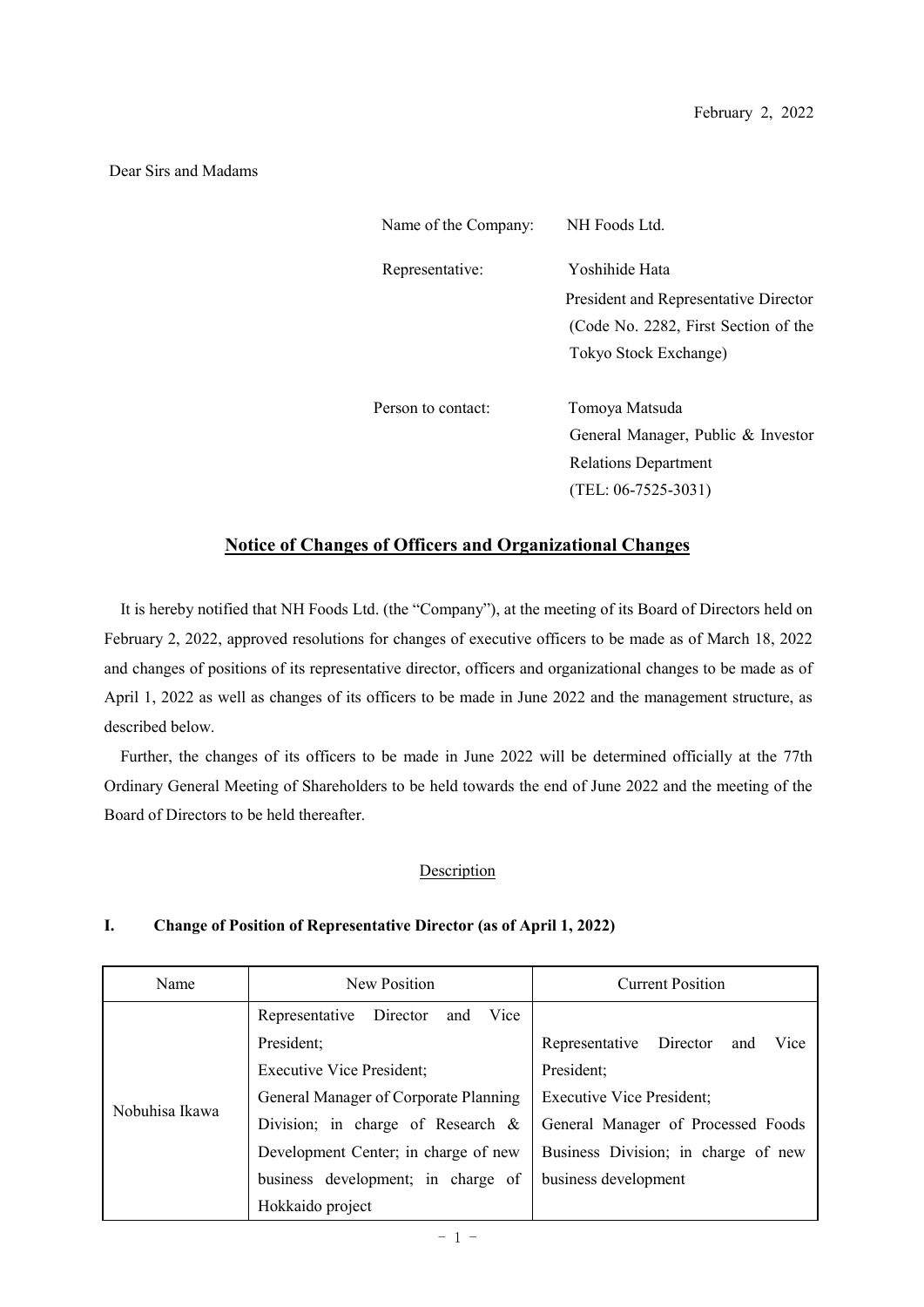### **II. Change of Position of Director (as of April 1, 2022)**

| Name        | New Position                       | <b>Current Position</b>               |
|-------------|------------------------------------|---------------------------------------|
|             |                                    | and Managing<br>Executive<br>Director |
| Fumio Maeda | Director and Managing<br>Executive | Officer;                              |
|             | Officer;                           | General Manager of Corporate Planning |
|             | General Manager of Processed Foods | Division; in charge of Research &     |
|             | <b>Business Division</b>           | Development Center; in charge of      |
|             |                                    | Hokkaido project                      |

#### **III. Changes of Executive Officers**

1. Change of Positions of Executive Officer (as of March 18, 2022)

| Name           | New Position                           | <b>Current Position</b>            |
|----------------|----------------------------------------|------------------------------------|
|                | Executive Officer;                     |                                    |
|                | General Manager of Administrative      | Executive Officer;                 |
| Kuniharu Hirai | Division, Processed Foods Business     | General Manager of Administrative  |
|                | Division;                              | Division, Processed Foods Business |
|                | Managing Director of Fighters Sports & | Division                           |
|                | Entertainment Co., Ltd.                |                                    |

# 2. Promotion and Changes of Positions of Executive Officers (as of April 1, 2022)

| Name           | New Position                                                                                                                                                                                                                                                                                                                                                         | <b>Current Position</b>                                                                                                                                                                                                                     |
|----------------|----------------------------------------------------------------------------------------------------------------------------------------------------------------------------------------------------------------------------------------------------------------------------------------------------------------------------------------------------------------------|---------------------------------------------------------------------------------------------------------------------------------------------------------------------------------------------------------------------------------------------|
| Kohei Akiyama  | Managing Executive Officer;<br>charge of Human Resources<br>In.<br>Department, Legal Affairs Department,<br>Public<br>$\&$<br>Relations<br>Investor<br>Department, Secretarial Office, Audit<br>and<br>Compliance<br>Department<br>Department; General Manager of Group<br>Audit & Supervisory Board Members'<br>Office; in charge of<br>corporate<br>communications | Executive Officer;<br>charge of Human Resources<br>In<br>Department, Legal Affairs Department,<br>General Affairs Department, Public &<br>Investor Relations Department and<br>Secretarial Office; in charge of corporate<br>communications |
| Takao Seki     | Executive Officer;<br>General Manager of Sales Management<br>Division,<br>Fresh<br>Meats<br><b>Business</b><br>Division<br>Executive Officer;                                                                                                                                                                                                                        | Executive Officer;<br>General Manager of Sales & Logistics<br>Operations Division, Fresh Meats<br><b>Business Division</b><br>Executive Officer;                                                                                            |
| Shuichi Narumi | General Manager of Domestic Red Meat<br>Division.<br>Fresh<br>Meats<br><b>Business</b>                                                                                                                                                                                                                                                                               | General Manager of Domestic Fresh<br>Meats Sales Division, Fresh Meats                                                                                                                                                                      |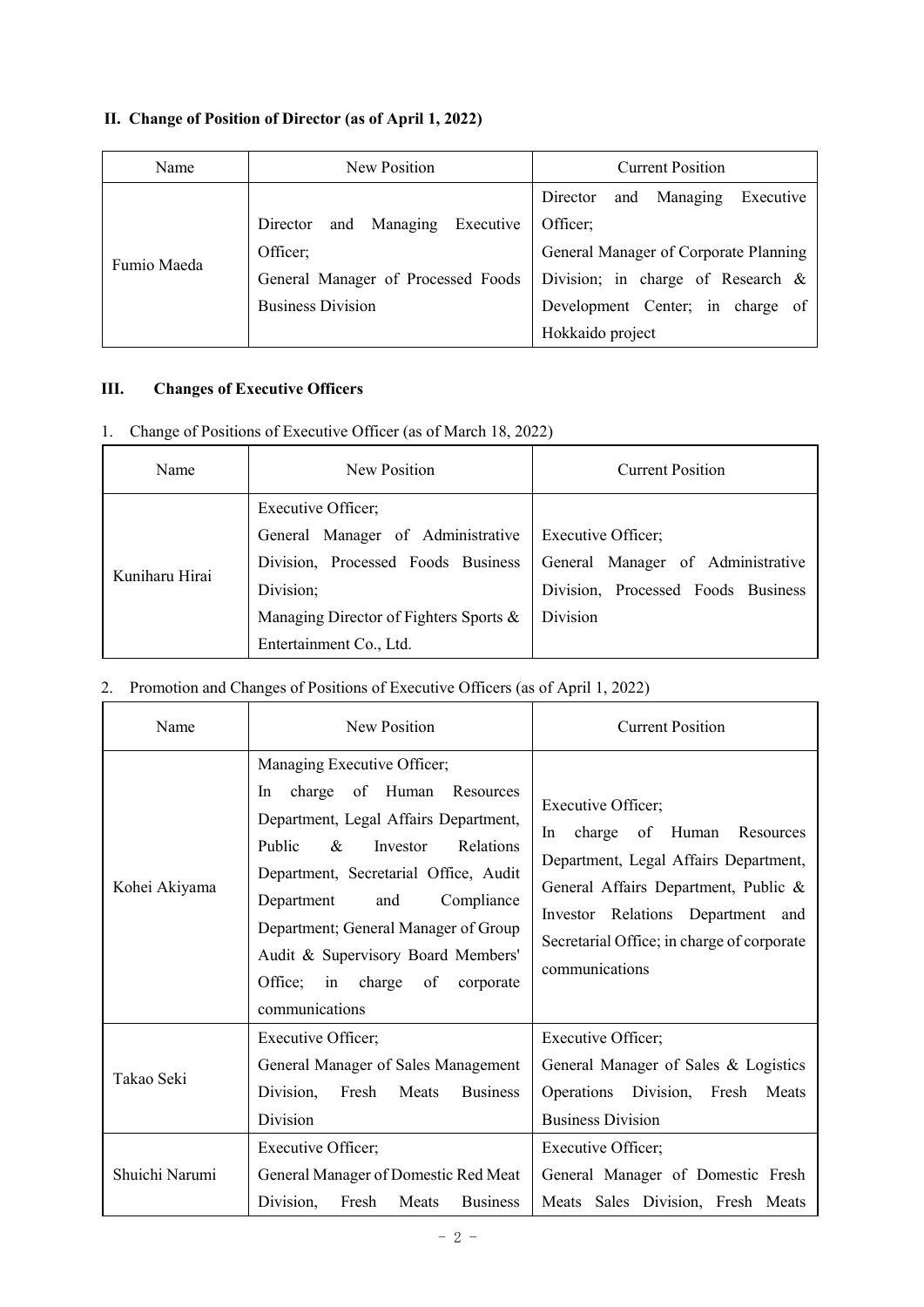|                    | Division                              | <b>Business Division</b>               |
|--------------------|---------------------------------------|----------------------------------------|
|                    |                                       |                                        |
|                    | <b>Executive Officer;</b>             |                                        |
|                    | General Manager of Corporate Planning | Executive Officer;                     |
|                    | Department,<br>Corporate<br>Planning  | General Manager of Corporate Planning  |
| Hirohide Fujiwara  | Division; in charge of DX Promotion   | Department, Corporate<br>Planning      |
|                    | Department, IT Strategy Department    | Division; in charge of DX Promotion    |
|                    | and Sports & Group Business Promotion | Department and IT Strategy Department  |
|                    | Department                            |                                        |
|                    | Executive Officer;                    | Executive Officer;                     |
|                    | General Manager of Administrative     | General Manager of Domestic Fresh      |
| Akio Wakita        | Division, Processed Foods Business    | Meats Production Division, Fresh Meats |
|                    | Division                              | <b>Business Division</b>               |
|                    | Executive Officer;                    |                                        |
|                    | Product<br>General<br>Manager<br>of   | Executive Officer;                     |
|                    | Management Division,<br>General       | General Manager of Dairy & Marine      |
| Yukihiro Matsumoto | Manager of Dairy & Marine Products    | Products Division, Processed Foods     |
|                    | Division, Processed Foods Business    | <b>Business Division</b>               |
|                    | Division                              |                                        |
|                    | Executive Officer;                    |                                        |
|                    | General Manager of Accounting &       | Executive Officer;                     |
| Yoshitaka Hasegawa | Finance Department; in charge of      | General Manager of Accounting &        |
|                    | General Affairs Department            | <b>Finance Department</b>              |

# 3. Appointment of New Executive Officer (as of April 1, 2022)

| Name          | New Position                                                                                           | <b>Current Position</b>                                                 |
|---------------|--------------------------------------------------------------------------------------------------------|-------------------------------------------------------------------------|
| Toyotake Imon | Executive Officer;<br>General Manger of Domestic White Meat<br>Division, Fresh Meats Business Division | Representative Director and President of<br>Nippon White Farm Co., Ltd. |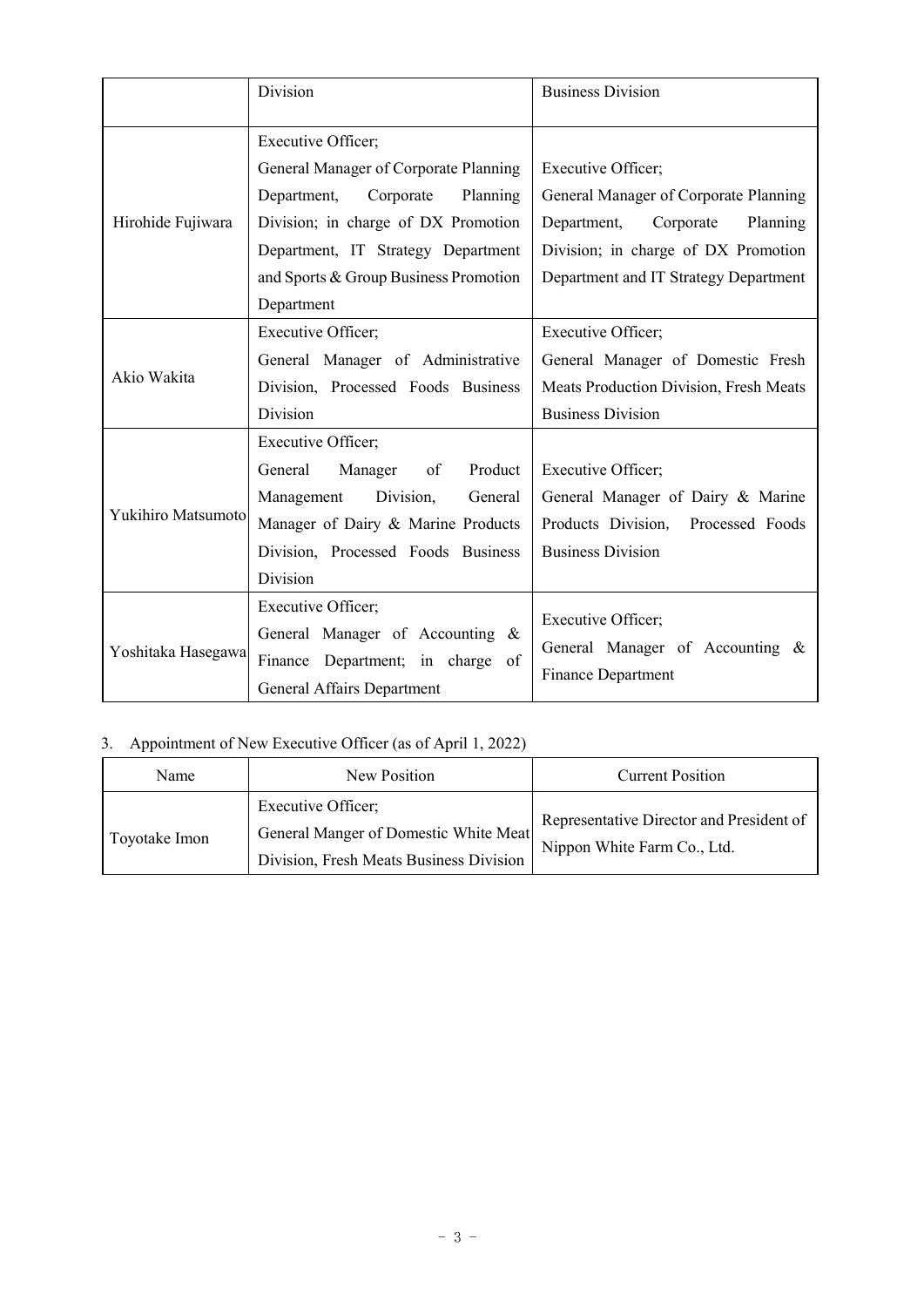| 4. Retirements of Executive Officers (as of March 31, 2022) |  |
|-------------------------------------------------------------|--|
|                                                             |  |

| Name           | New Position                                                                                | <b>Current Position</b>                                                                                                                                                         |
|----------------|---------------------------------------------------------------------------------------------|---------------------------------------------------------------------------------------------------------------------------------------------------------------------------------|
| Hitoshi Yao    | Advisor (as of April 1, 2022)                                                               | Managing Executive Officer;<br>In charge of Compliance Department<br>Audit Department;<br>General<br>and<br>Manager of Group Audit & Supervisory<br>Board Members' Office       |
| Kuniharu Hirai | Managing Director of Fighters Sports &<br>Entertainment Co., Ltd.                           | Executive Officer;<br>General Manager of Administrative<br>Division, Processed Foods Business<br>Division;<br>Managing Director of Fighters Sports &<br>Entertainment Co., Ltd. |
| Hideki Egi     | Representative Director and President of<br>Nippon Pure Food, Inc.<br>(as of April 1, 2022) | Executive Officer;<br>Product<br>General<br>Manager<br>of<br>Management Division, Processed Foods<br><b>Business Division</b>                                                   |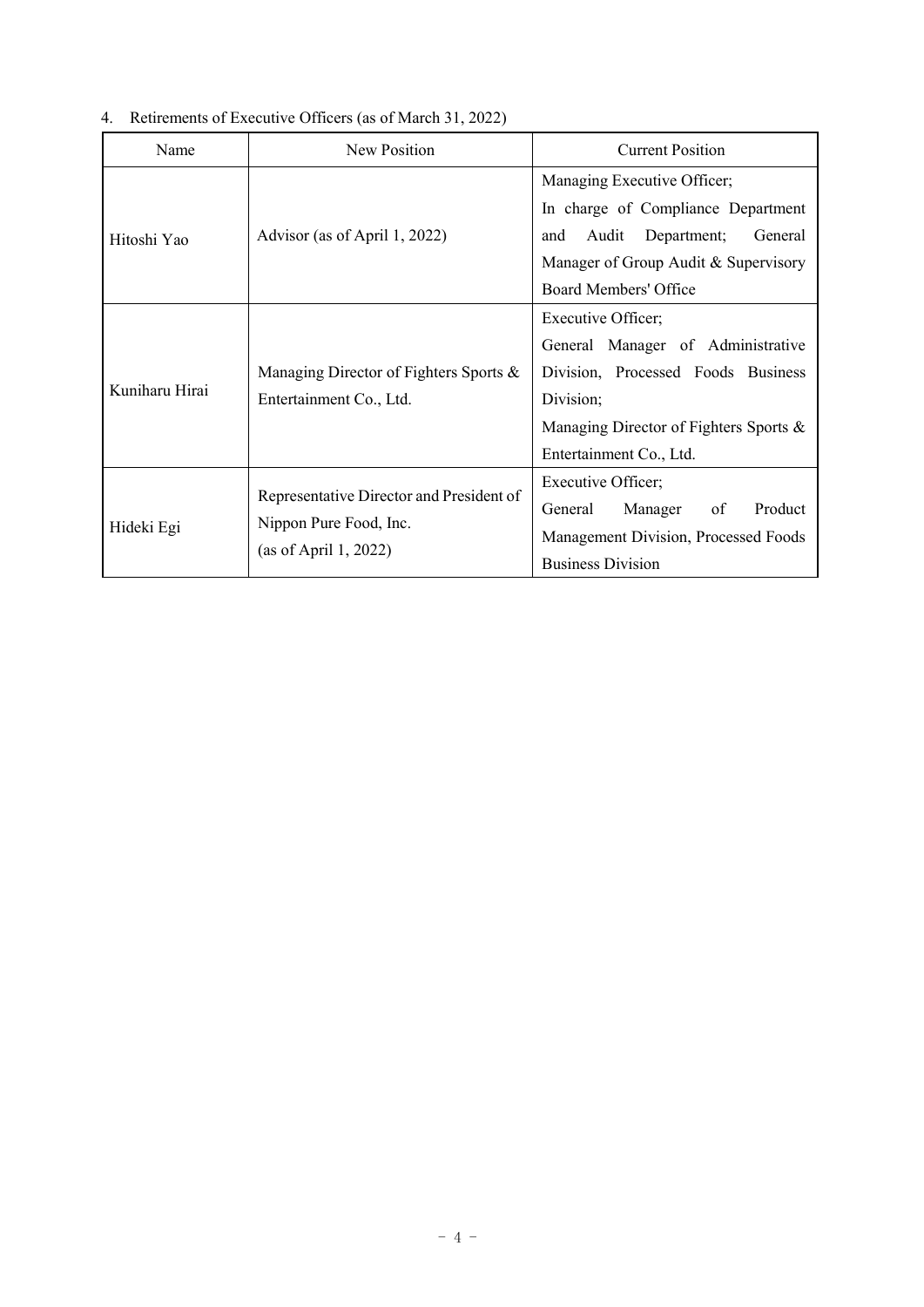Administrative Division

Sales Management Division

Dairy & Marine Products Division

Product Management Division

Administrative Division

| <b>Administrative Division</b> |
|--------------------------------|
|                                |

Domestic Red Meat Division

Domestic White Meat Division

Imported Fresh Meats Sales Division

Sales Management Division

Corporate Planning Department

DX Promotion Department

Research & Development Center



Hokkaido Project Promotion Office

Operations Management Division

IT Strategy Department

Sustainability Department

Sports & Group Business Promotion Department

New Business Promotion Department

[Corporate Staff Division] Customer Service Department Quality Assurance Department Lifestyle Research Office Accounting & Finance Department Public & Investor Relations Department Human Resources Department Legal Affairs Department General Affairs Department Secretarial Office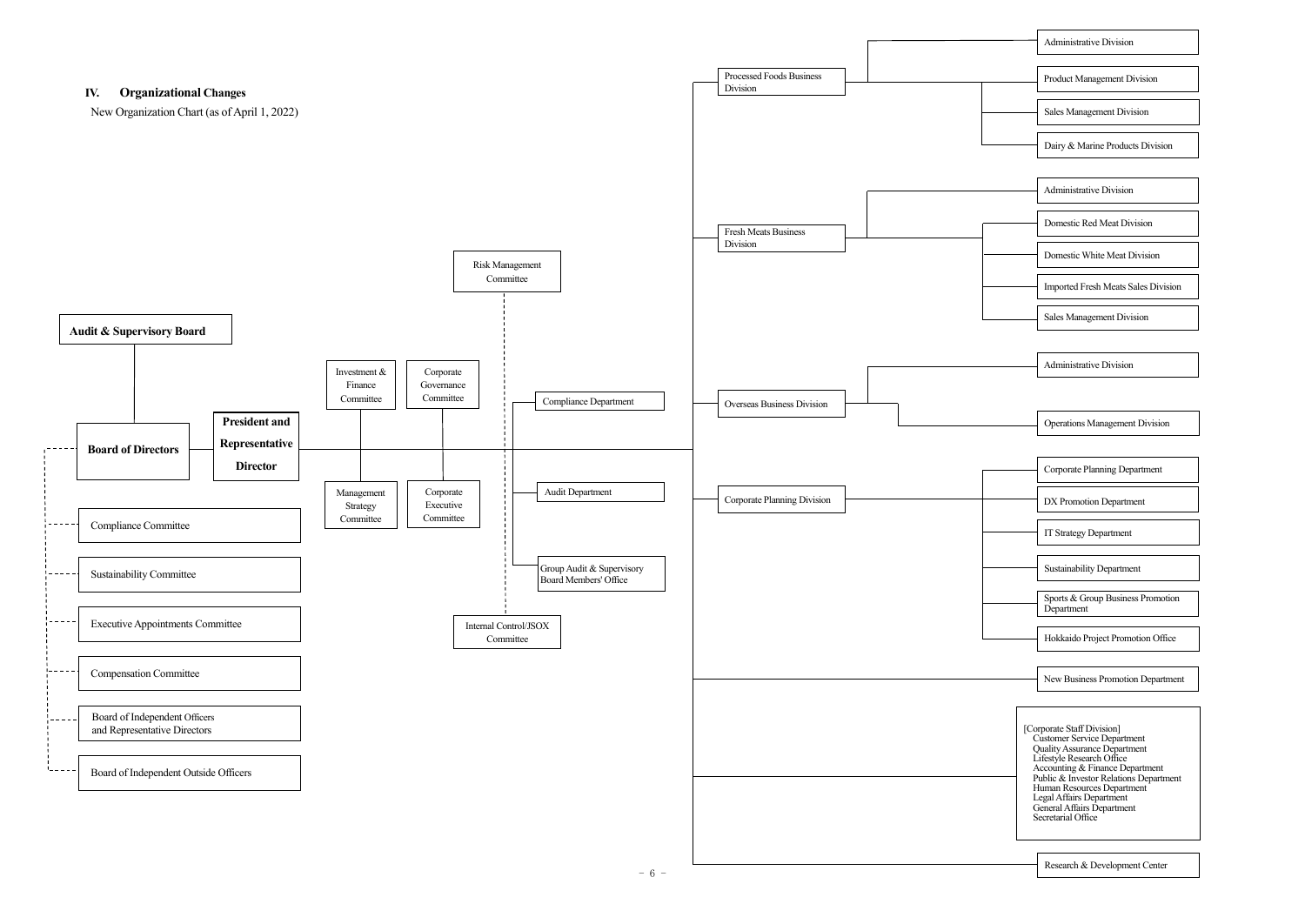#### **V Changes in the Fundamental Structure**

- 1. Establishments and abolishment of organizational units
- Abolishment of "Domestic Fresh Meats Production Division" and "Domestic Fresh Meats Sales Division" and new establishment of "Domestic Red Meat Division" and "Domestic White Meat Division" In order to promptly respond to the diversification of customer needs arisen from changes in the market structure and external environment of the fresh meats business, the "Domestic Fresh Meats Production Division" and the "Domestic Fresh Meats Sales Division" will be abolished and reorganized into the "Domestic Red Meat Division" which will handle production and consignment of domestic beef and domestic pork, and "Domestic White Meat Division," which will handle production and consignment of domestic chicken, in order to change the organizational structure from the functional divisional structure to the value chain divisional structure by livestock species.
- New establishment of "Hokkaido Project Promotion Office"

In anticipation of the opening of the ballpark in 2023, "Hokkaido Project Promotion Office" will be established in the Corporate Planning Division to create synergy with the main business by promoting sports initiatives in Hokkaido together with the Group's management strategy and to contribute to the development of the community.

Abolishment and integration of "Engineering Department"

The Engineering Department will be integrated into the Sustainability Department as the Engineering Section of the department which will support the Group's environmental impact reduction activities from a technical perspective, in order to promote efforts to achieve the medium-term environmental goals in the Five Materialities (key issues) together with the Group's management strategy.

- 2. Name change of organizational unit
- Name change of "Sales & Logistics Operations Division" In line with the above reorganization of the Fresh Meats Business Division, the "Sales & Logistics Operations Division" will be changed to "Sales Management Division" in order to clarify its role as a sales division.
- 3. Control change of affiliated companies
- Control change of "Nipponham Engineering Ltd." In line with the above change of the Engineering Department, the controlling division of "Nipponham Engineering Ltd." will be changed from "Engineering Department" to "Sustainability Department".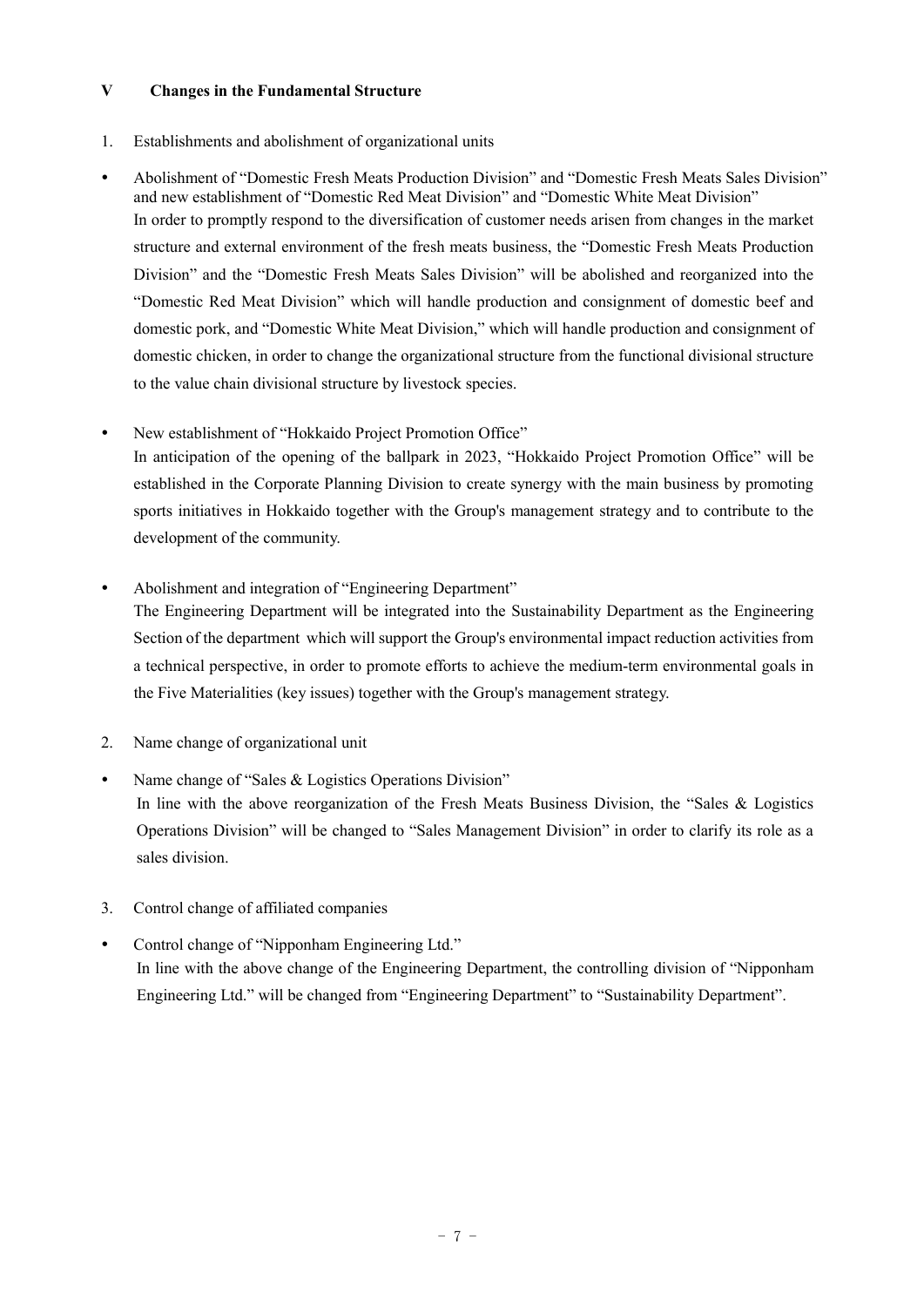<For reference>

- Management Structure as of April 1, 2022 (scheduled)
	- ・ Directors

| President and Representative<br>Director<br>(President and CEO)                  | Yoshihide Hata   |                                                                                                                                                                                                   |
|----------------------------------------------------------------------------------|------------------|---------------------------------------------------------------------------------------------------------------------------------------------------------------------------------------------------|
| Representative Director and<br>Vice President<br><b>Executive Vice President</b> | Tetsuhiro Kito   | General Manager of Fresh Meats Business<br>Division; in charge of cross-business strategy                                                                                                         |
| Representative Director and<br>Vice President<br><b>Executive Vice President</b> | Nobuhisa Ikawa   | General Manager of Corporate Planning<br>Division; in charge of Research &<br>Development Center; in charge of new<br>business development; in charge of Hokkaido<br>project                      |
| Director and Managing<br><b>Executive Officer</b>                                | Fumio Maeda      | General Manager of Processed Foods<br><b>Business Division</b>                                                                                                                                    |
| Director and Executive Officer                                                   | Masahito Kataoka | In charge of Accounting & Finance<br>Department, Quality Assurance Department,<br>Customer Service Department, and Lifestyle<br>Research Office; General Manager of Tokyo<br><b>Branch Office</b> |
| Director (Outside)                                                               | Yasuko Kono      |                                                                                                                                                                                                   |
| Director (Outside)                                                               | Atsushi Iwasaki  |                                                                                                                                                                                                   |
| Director (Outside)                                                               | Hideo Arase      |                                                                                                                                                                                                   |

# ・Audit & Supervisory Board Members

| Audit & Supervisory Board<br>Member           | Nobuyuki Tazawa    | (Full-time) |
|-----------------------------------------------|--------------------|-------------|
| Audit & Supervisory Board<br>Member           | Sadanori Miyagai   | (Full-time) |
| Audit & Supervisory Board<br>Member (Outside) | Akihiko Shiba      |             |
| Audit & Supervisory Board<br>Member (Outside) | Masayuki Kitaguchi |             |
| Audit & Supervisory Board<br>Member (Outside) | Tokushi Yamasaki   |             |

# ・ Executive Officers

| Managing Executive Officer | Keiji Maeda | General Manager of Sales Management<br>Division, Processed Foods Business Division                      |
|----------------------------|-------------|---------------------------------------------------------------------------------------------------------|
| Managing Executive Officer | Nobuo Oda   | General Manager of Overseas Business<br>Division; General Manager of Operations<br>Management Division, |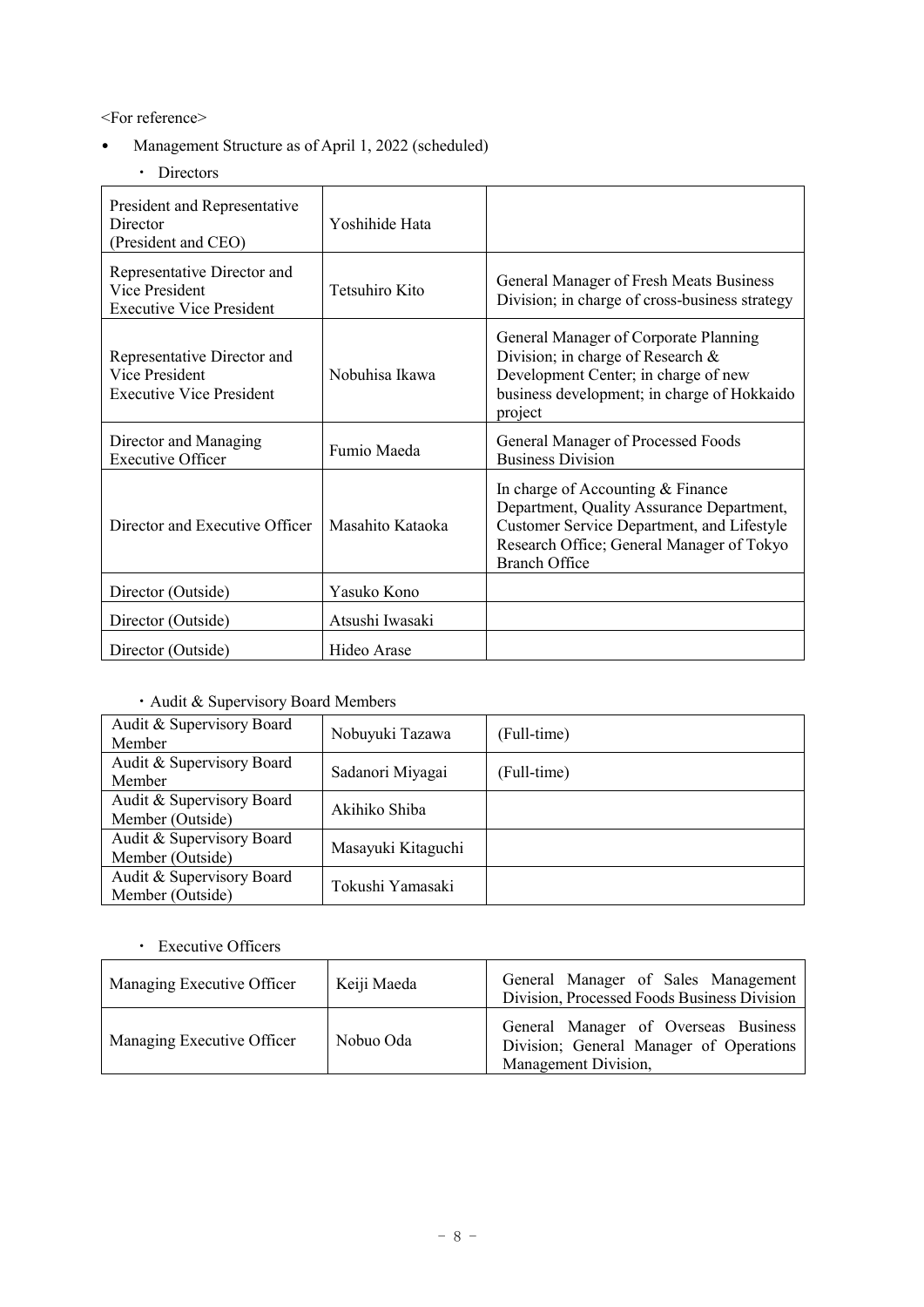| Managing Executive Officer        | Kohei Akiyama      | In charge of Human Resources Department,<br>Legal Affairs Department, Public & Investor<br>Relations Department, Secretarial Office,<br>Audit<br>and<br>Department<br>Compliance<br>Department; General Manager of Group Audit<br>& Supervisory Board Members' Office; in<br>charge of corporate communications |
|-----------------------------------|--------------------|-----------------------------------------------------------------------------------------------------------------------------------------------------------------------------------------------------------------------------------------------------------------------------------------------------------------|
| <b>Executive Officer</b>          | Hideki Fujii       | charge of<br>Americas,<br>Operations<br>$\ln$<br>Management Division, Overseas Business<br>Division; President and Director of Day-Lee<br>Foods, Inc.                                                                                                                                                           |
| <b>Executive Officer</b>          | Tadaaki Ito        | General Manager of Administrative Division,<br><b>Overseas Business Division</b>                                                                                                                                                                                                                                |
| <b>Executive Officer</b>          | Takao Seki         | General Manager of Sales Management<br>Division, Fresh Meats Business Division                                                                                                                                                                                                                                  |
| <b>Executive Officer</b>          | Hiroyuki Tsukuda   | General Manager of Administrative Division,<br><b>Fresh Meats Business Division</b>                                                                                                                                                                                                                             |
| <b>Executive Officer</b>          | Shuichi Toda       | General Manager of Imported Fresh Meats<br>Sales Division, Fresh Meats Business Division                                                                                                                                                                                                                        |
| <b>Executive Officer</b>          | Shuichi Narumi     | General Manager of Domestic Red Meat<br>Division, Fresh Meats Business Division                                                                                                                                                                                                                                 |
| <b>Executive Officer</b>          | Hirohide Fujiwara  | General Manager of Corporate Planning<br>Department, Corporate Planning Division; in<br>charge of DX Promotion Department, IT<br>Strategy Department and Sports & Group<br><b>Business Promotion Department</b>                                                                                                 |
| <b>Executive Officer</b>          | Akio Wakita        | General Manager of Administrative Division,<br>Processed Foods Business Division                                                                                                                                                                                                                                |
| <b>Executive Officer</b>          | Yukihiro Matsumoto | General Manager of Product Management<br>Division, General Manager of Dairy & Marine<br>Products Division, Processed Foods Business<br>Division                                                                                                                                                                 |
| <b>Executive Officer</b>          | Yoshitaka Hasegawa | General Manager of Accounting & Finance<br>Department; in charge of General Affairs<br>Department                                                                                                                                                                                                               |
| <b>Executive Officer</b><br>(new) | Toyotake Imon      | General Manger of Domestic White Meat<br>Division, Fresh Meats Business Division                                                                                                                                                                                                                                |

# **VI Election and Retirement of Directors and Audit & Supervisory Board Members (scheduled towards the end of June 2022)**

### 1. Candidate for New Director

| Name             | New Position       | <b>Current Position</b>                       |
|------------------|--------------------|-----------------------------------------------|
| Tokushi Yamasaki | Director (Outside) | Audit & Supervisory Board Member<br>(Outside) |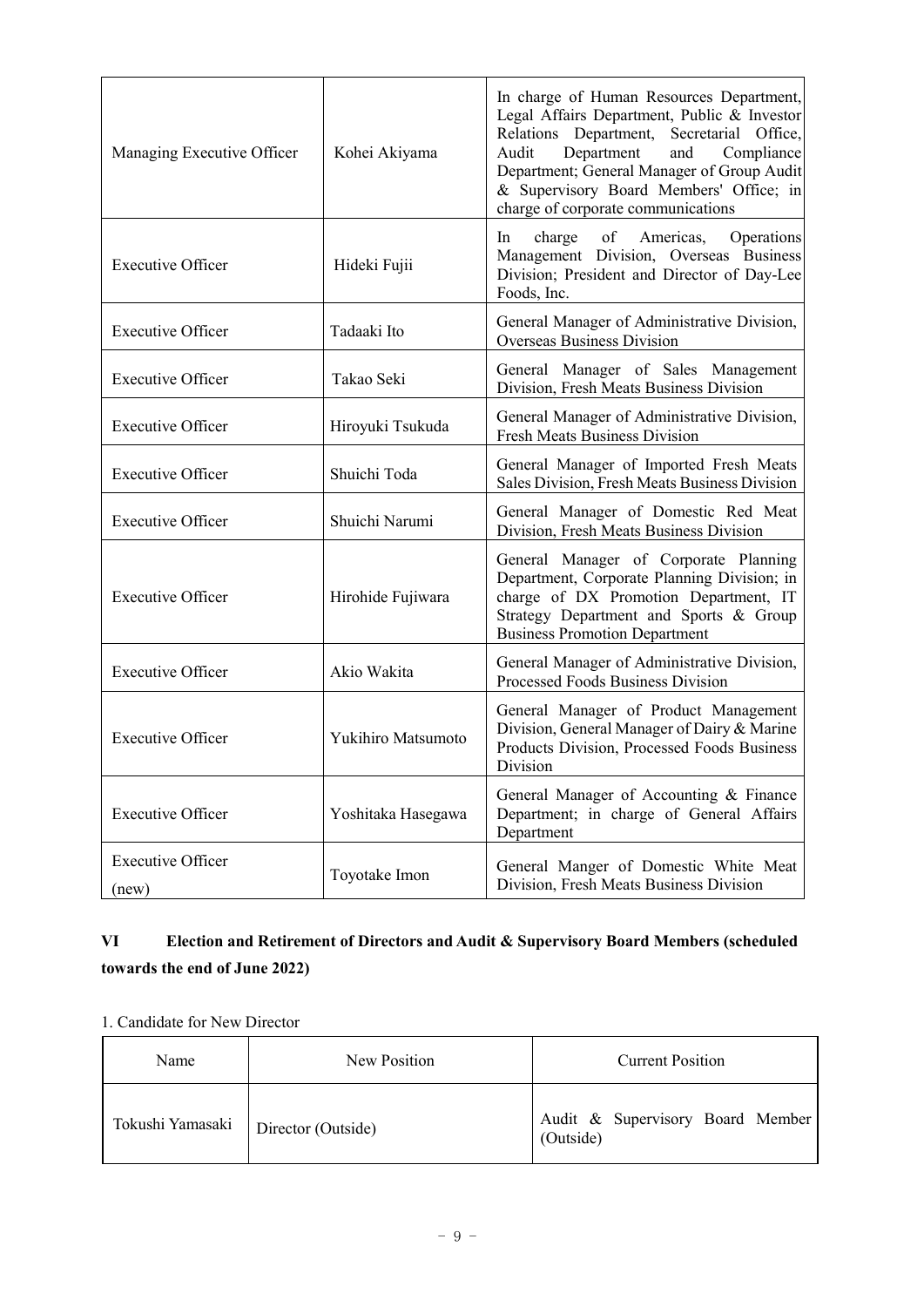### 2. Retiring Director

Atsushi Iwasaki Director (Outside)

### 3. Candidate for New Audit & Supervisory Board Member

| Name              | New Position | <b>Current Position</b>                                                                     |
|-------------------|--------------|---------------------------------------------------------------------------------------------|
| Shigeru Nishiyama | (Outside)    | Audit & Supervisory Board Member   Substitute Audit & Supervisory Board<br>Member (Outside) |

### 4. Candidate for Substitute Audit & Supervisory Board Member

| Name             | New Position                                             | <b>Current Position</b>                                                                                                                                                                                                                                                                                                                              |
|------------------|----------------------------------------------------------|------------------------------------------------------------------------------------------------------------------------------------------------------------------------------------------------------------------------------------------------------------------------------------------------------------------------------------------------------|
| Katsumi Nakamura | Substitute Audit & Supervisory Board<br>Member (Outside) | Attorney at law;<br>Certified Fraud Examiner;<br>Partner at T. Kunihiro & Co. Attorneys-<br>at-Law; Outside Audit & Supervisory<br>Board Member of<br>Japan<br>Novel<br>Corporation; Outside Director, Audit<br>and Supervisory Committee Member of<br>UMC Electronics Co., Ltd.; Outside<br>Audit & Supervisory Board Member of<br>WILL GROUP, INC. |

\* In case that the number of Audit & Supervisory Board Members falls short of the number prescribed by laws and regulations, the Substitute Audit & Supervisory Board Member as stipulated in Article 329, Paragraph 3 of the Companies Act is to be elected.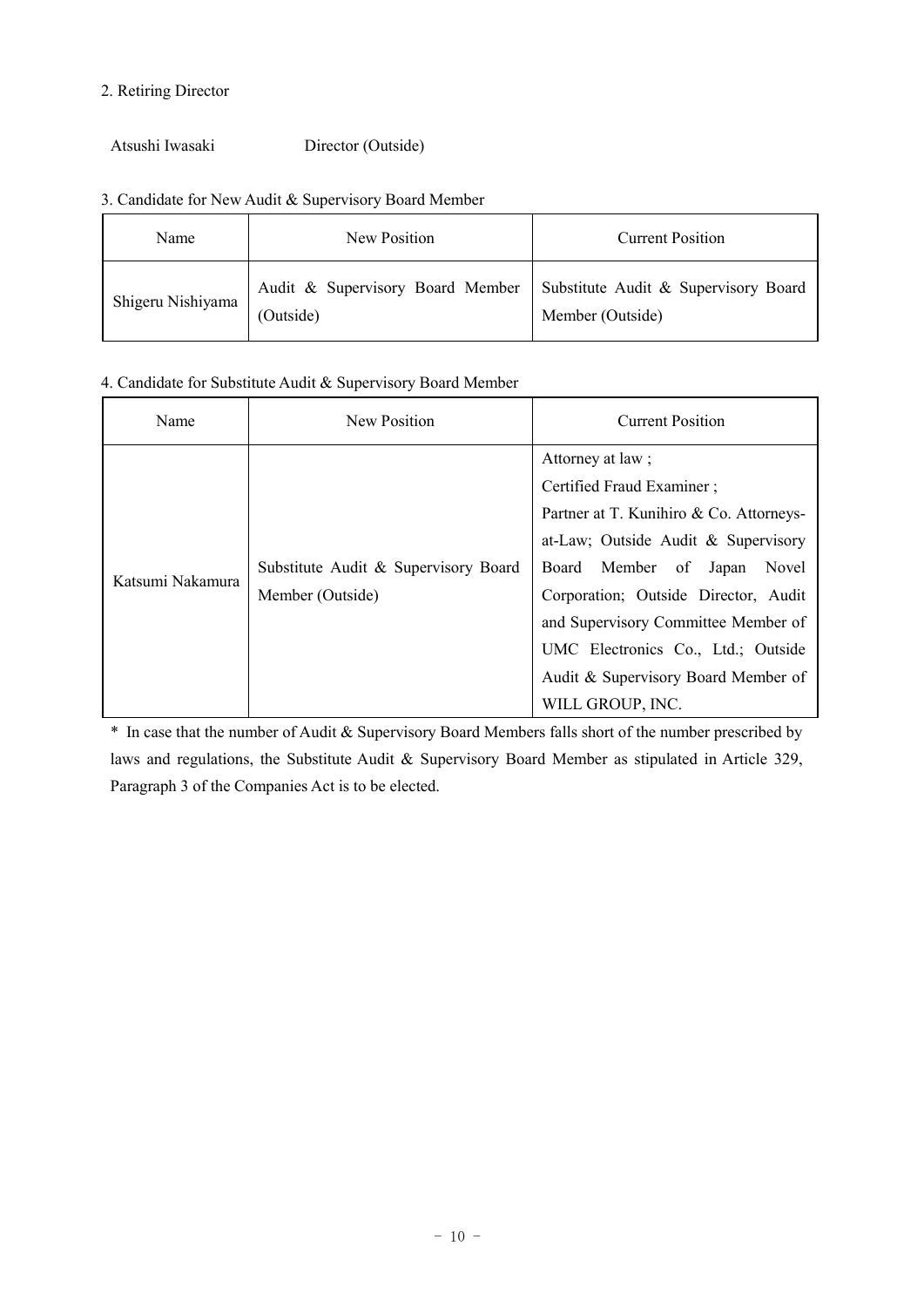<For reference>

- Management Structure scheduled towards the end of June 2022 (scheduled)
	- ・ Directors

| President and Representative<br>Director<br>(President and CEO)                  | Yoshihide Hata   |                                                                                                                                                                                                         |
|----------------------------------------------------------------------------------|------------------|---------------------------------------------------------------------------------------------------------------------------------------------------------------------------------------------------------|
| Representative Director and<br>Vice President<br><b>Executive Vice President</b> | Tetsuhiro Kito   | General Manager of Fresh Meats Business<br>Division; in charge of cross-business strategy                                                                                                               |
| Representative Director and<br>Vice President<br><b>Executive Vice President</b> | Nobuhisa Ikawa   | General Manager of Corporate Planning<br>Division; in charge of Research &<br>Development Center; in charge of new<br>business development; in charge of Hokkaido<br>project                            |
| Director and Managing<br><b>Executive Officer</b>                                | Fumio Maeda      | General Manager of Processed Foods<br><b>Business Division</b>                                                                                                                                          |
| Director and Executive Officer                                                   | Masahito Kataoka | In charge of Accounting & Finance<br>Department, Quality Assurance Department,<br><b>Customer Service Department and Lifestyle</b><br>Research Office; General Manager of Tokyo<br><b>Branch Office</b> |
| Director (Outside)                                                               | Yasuko Kono      |                                                                                                                                                                                                         |
| Director (Outside)                                                               | Hideo Arase      |                                                                                                                                                                                                         |
| Director (Outside)                                                               | Tokushi Yamasaki |                                                                                                                                                                                                         |

# ・Audit & Supervisory Board Members

| Audit & Supervisory Board<br>Member           | Nobuyuki Tazawa    | (Full-time) |
|-----------------------------------------------|--------------------|-------------|
| Audit & Supervisory Board<br>Member           | Sadanori Miyagai   | (Full-time) |
| Audit & Supervisory Board<br>Member (Outside) | Akihiko Shiba      |             |
| Audit & Supervisory Board<br>Member (Outside) | Masayuki Kitaguchi |             |
| Audit & Supervisory Board<br>Member (Outside) | Shigeru Nishiyama  |             |

・ Executive Officers

| Managing Executive Officer | Keiji Maeda   | General Manager of Sales Management<br>Division, Processed Foods Business Division                                                                                                                                                                                                                              |
|----------------------------|---------------|-----------------------------------------------------------------------------------------------------------------------------------------------------------------------------------------------------------------------------------------------------------------------------------------------------------------|
| Managing Executive Officer | Nobuo Oda     | General Manager of Overseas Business<br>Division; General Manager of Operations<br>Management Division,                                                                                                                                                                                                         |
| Managing Executive Officer | Kohei Akiyama | In charge of Human Resources Department,<br>Legal Affairs Department, Public & Investor<br>Relations Department, Secretarial Office,<br>Audit<br>Department and Compliance<br>Department; General Manager of Group<br>Audit & Supervisory Board Members'<br>Office; in charge of<br>corporate<br>communications |